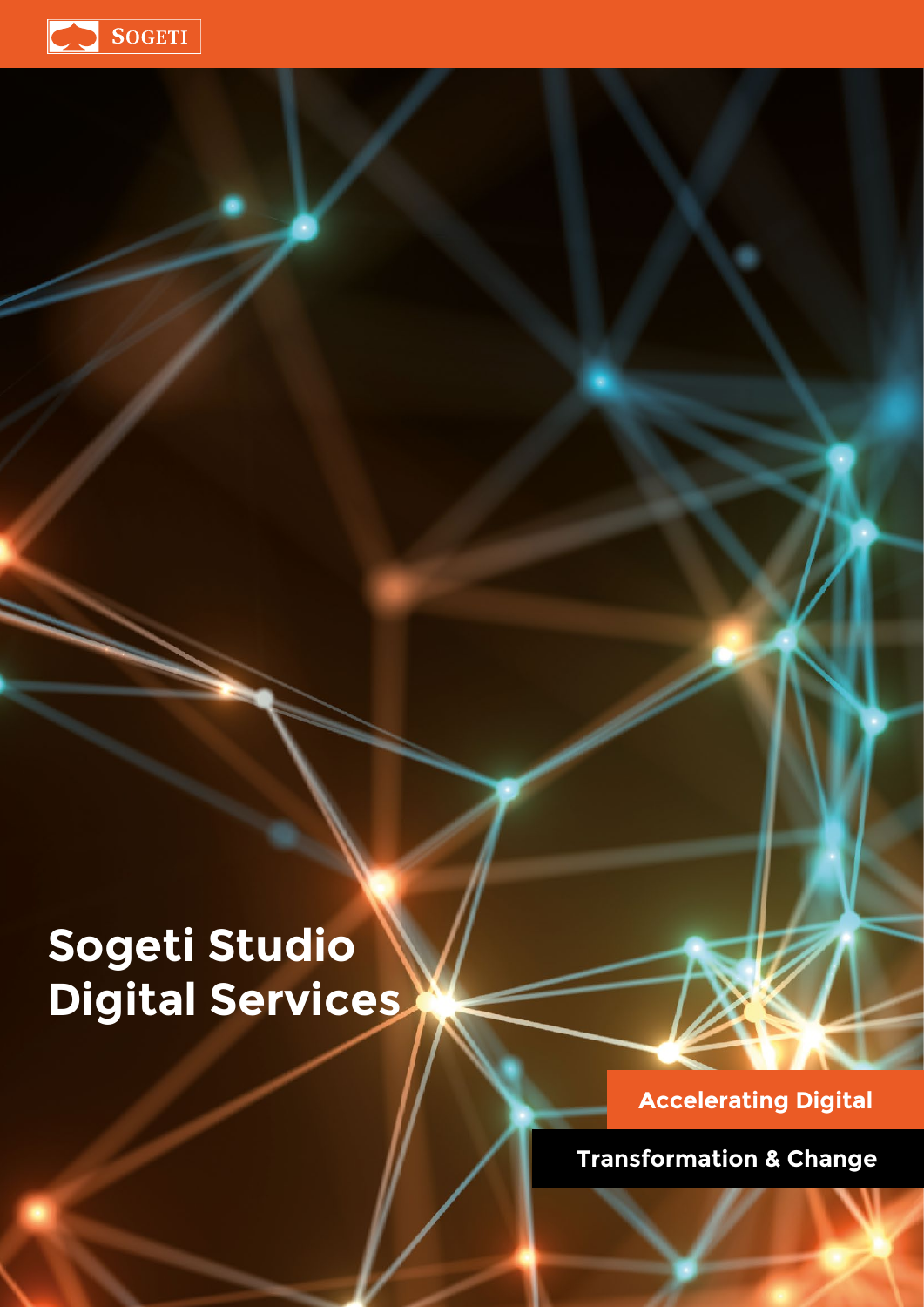

#### **Achieving Digital Innovation, Change and Value**

By 2018, 67% of Global 2000 enterprises will have Digital Transformation (DX) at the centre of their corporate strategy and by 2020, almost 50% of the IT budget will be tied into DX initiatives1 . Digital is seen as a positive disruptor and yet research shows that 84% are failing to achieve the quality, speed and innovation promised by their DX projects2.

Striking a balance between quality and speed of development is tough when businesses are faced with ever more demanding customers, in a continually changing digital landscape where differentiation from your competition is measured by first mover advantage.

At a time when software will determine business leadership in the marketplace, it's critical that enterprises understand the power of DevOps to help deliver DX. By ensuring close collaboration between developers and operations staff throughout the entire software development lifecycle, enterprises are becoming better at ensuring quality, maximizing speed, and reacting to—or even forecasting—market changes, in order to compete and stay relevant in the marketplace3.

#### **Digital Challenges**

- 1. The World Quality Report shows 51% of organisations feel their DevOps methodology isn't sufficiently mature to support their digital strategies4.
- 2. Over half of businesses say they don't have the IT systems and support necessary to achieve digital transformation<sup>5</sup>.
- 3. Working in a Bi-modal capacity during DX, many businesses are overstretched and lack the capability to accelerate value propositions in a digital market. This leads to a failure to effectively engage digital customers at every touch point in the product development and CX lifecycles and widens the customer divide.

#### **Sogeti Studio Digital Services**

As your digital partner we can help you to build momentum and deliver quantifiable business value. Sogeti's digital innovation centre, Sogeti Studio, accelerates DX by providing the vision, capability, tools and frameworks you need to quickly develop new ideas and minimise risk as you seek out new ways to innovate.

Our services enable you to:

- 1. Create a highly effective digital strategy, with immediately scalable capability and capacity to deliver value propositions in a digital market without a huge upfront, in-house investment.
- 2. Accelerate product development and continuous integration using an advanced digital framework in the Studio's established DevOps environment. In this way you can quickly adapt products to changing market needs, promote customer centricity and deliver an excellent customer experience.
- 3. Achieve quality, speed and innovation, by taking a shift left approach with Test Driven Development and end-to-end testing to minimise costs, reduce time to market and time to value and provide a quantifiable return on your investment.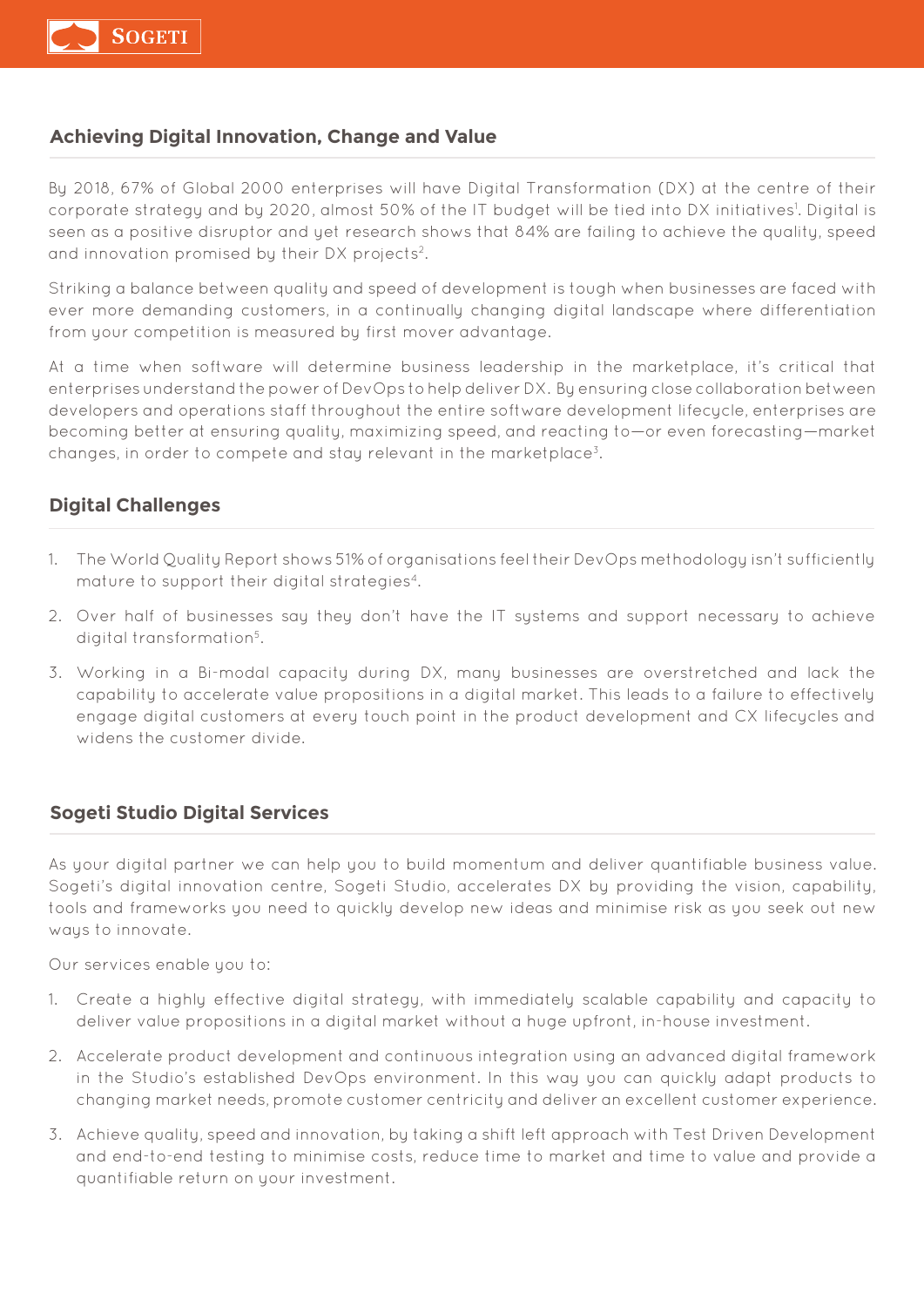



### **Choosing Sogeti as your Digital Partner**

#### **Innovation**

Sogeti continuously invests in its reputation as an IT and business transformational thought leader. We fund business-focused R&D and we also work closely with Capgemini's Applied Innovation Exchange. This means Sogeti Studio has privileged access to exciting start up technology firms, which enables us to identify new opportunities and create a sustainable culture of innovation. Together with our parent company Capgemini, we were named a leading player in NelsonHall's Vendor Evaluation and Assessment Tool (NEAT) for Software Testing in both Consultancy Focus and Transformation Focus market segments in July 2016.

#### **Quality**

To avoid reputational damage and financial loss in this digital era, new products and services need to get to market faster without any compromise on quality. Sogeti has a proven track record of creating some of the most widely used industry standard testing methodologies including TMAP®, TPI® and PointZERO® and many other notable frameworks to accelerate Digital Transformation.

#### **Expertise**

With over 1000 skilled software engineers, all with extensive experience of Java, .NET and other programming languages, well over 13,500 career focused test professionals, and DevOps expertise at the heart of our consulting and service offerings, Sogeti can support all of your digital requirements. Our services are value-driven and outcomes-based, enabling us to deliver complex projects on time and on budget.